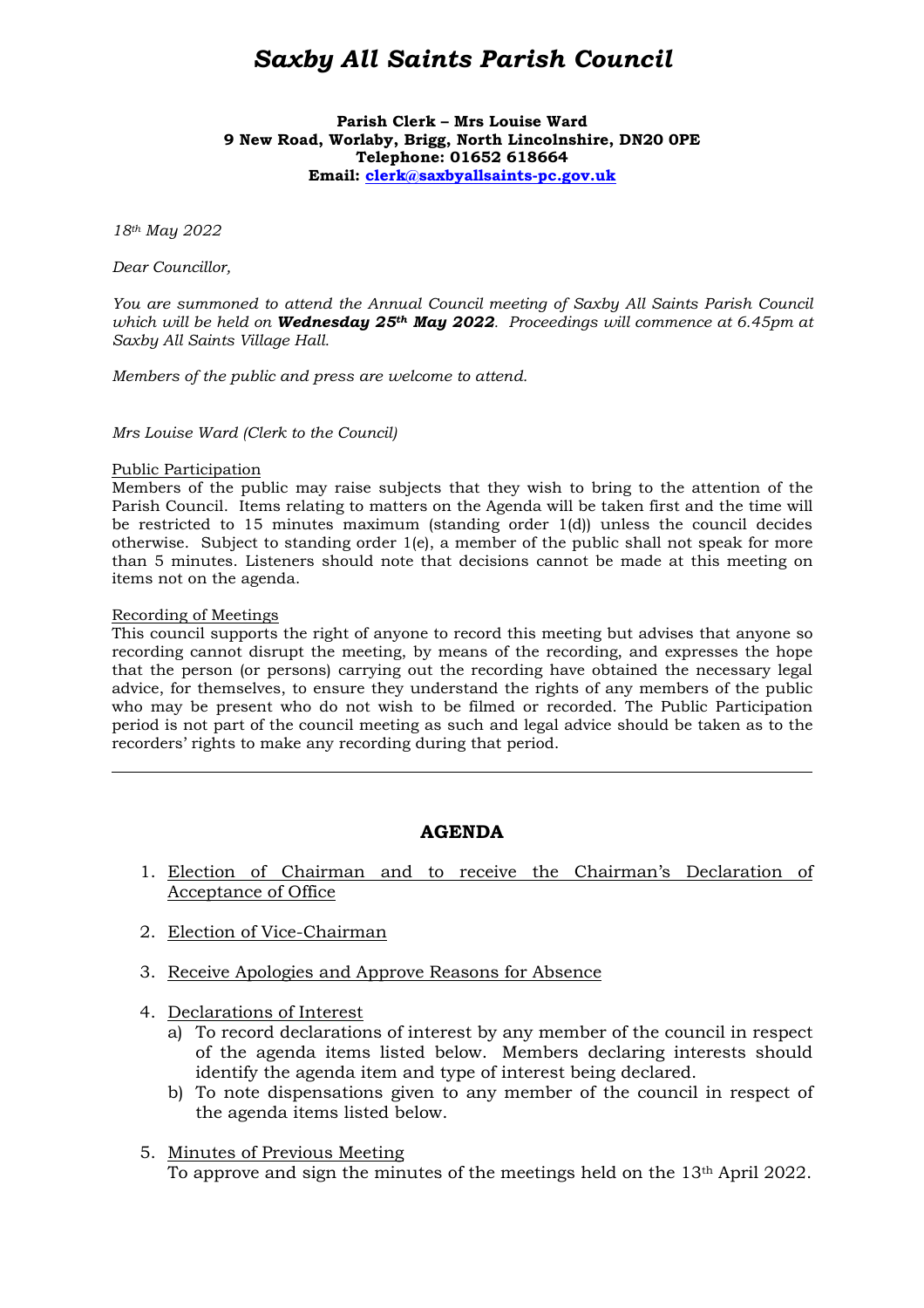# *Saxby All Saints Parish Council*

6. Reports from Ward Councillor(s)

Ward Councillors to update the Parish Council on activities within North Lincolnshire Council. Any items requiring an action must be raised under a separate agenda item.

- 7. Internal Audit 2021/2022 To receive report from Public Sector Audit and note any recommendations.
- 8. Annual Governance Statement 2021/22
	- a) Members to consider the Governance Statement.
	- b) Members to resolve the approval of the Governance Statement.
	- c) Governance statement to be signed and dated by the Chairman and Clerk.
- 9. Annual Accounting Statement 2021/22
	- a) Members to consider the Accounting Statement.
	- b) Members to resolve the approval of the Accounting Statement.
	- c) Accounting statement to be signed and dated by the Chairman.
- 10.Annual Governance and Accountability Return (AGAR) 2021/22
	- a) Members to consider the conditions of the Certificate of Exemption:
		- The authority has been in existence since on 1<sup>st</sup> April 2017.
		- Neither received gross income, nor incurred gross expenditure, exceeding £25,000.

In relation to the preceding financial year (2020/21), the external auditor has not:

- Issued a public interest report in respect of the authority or any entity connected with it.
- Made a statutory recommendation to the authority, relating to the authority or any entity connected with it.
- Issued an advisory notice under paragraph 1(1) of Schedule 8 to the Audit and Accountability Act 2014 ("the Act") and has not withdrawn the notice.
- Commenced judicial review proceedings under section 31(1) of the Act.
- Made an application under section 28(1) of the Act for a declaration that an item of account is unlawful, and the application has not been withdrawn nor has the court refused to make the declaration.
- The court has not declared an item of account unlawful after a person made an appeal under section 28(3) of the Act.
- b) Members to resolve the approval of the above statement.
- c) Certificate of Exemption to be signed and dated by the Chairman and Responsible Financial Officer.

## 11.Election of Meeting Representatives

To elect Councillors to represent the Parish Council at outside meetings and events.

- a) Neighbourhood Watch Representative(s).
- b) Low Villages Forum Representative(s).
- c) Police NATS Committee Representative(s).
- d) ERNLLCA District Committee Representatives(two).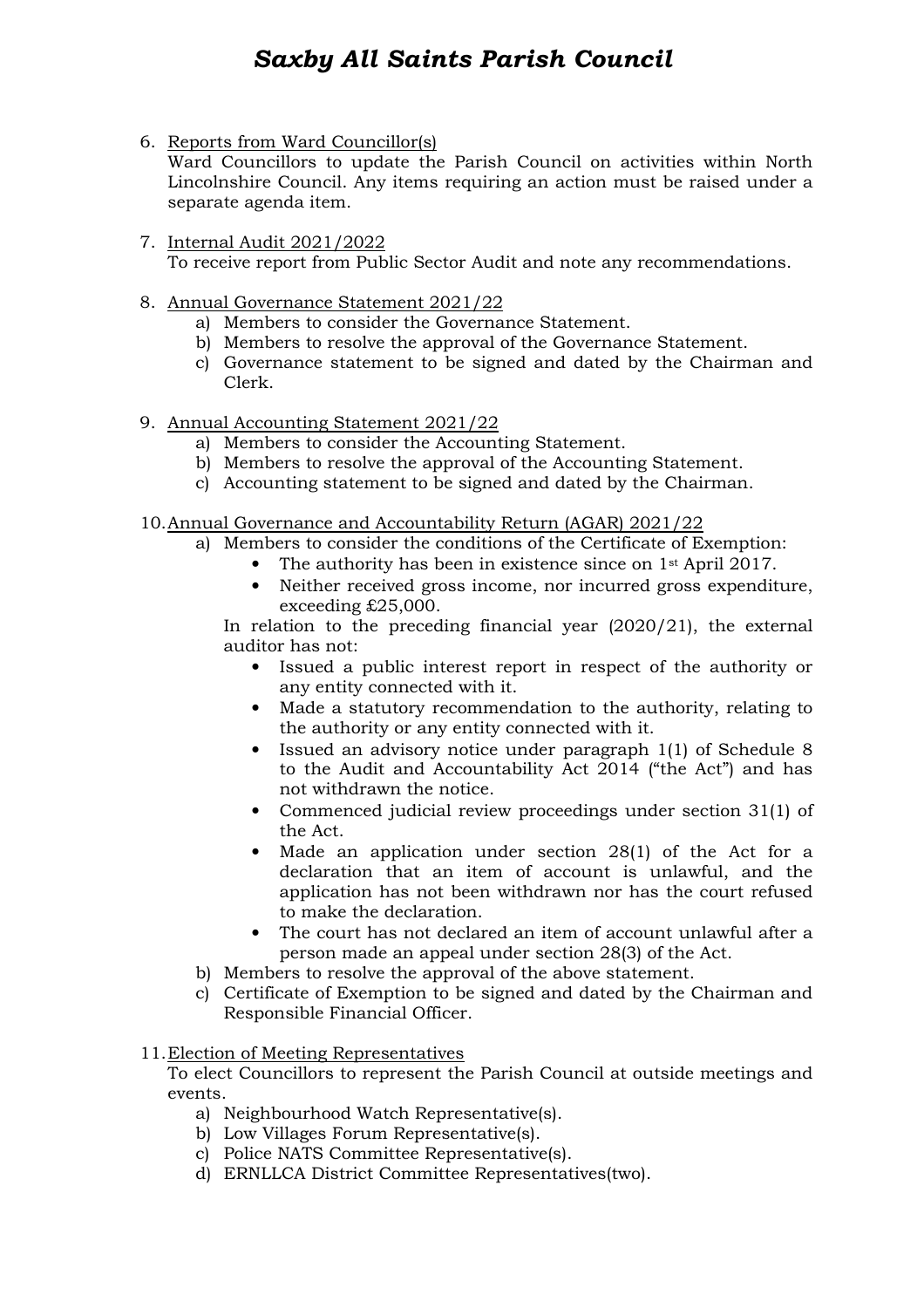# *Saxby All Saints Parish Council*

### 12.Election of Committee Representatives

To agree to formation/continuation of any committees and to further agree their Functions and Terms of Reference.

- a) Personnel Committee.
- b) Neighbourhood Planning Committee.

## 13.Policies and Procedures

- a) To adopt the NALC model Standing Orders (2020).
- b) To review and approve the NALC model Financial Regulations (2019).
- c) To review and approve the Asset Register.
- d) To review and approve the Risk Assessments.
- e) To review and approve the procedure for handling requests made under the Freedom of Information Act 2000.
- f) To review and approve the Data Protection policy.
- g) To review and approve the Health & Safety policy.
- h) To review and approve the Financial Reserves policy.
- i) To review and approve the GDPR policies/procedures.
- j) To discuss and resolve whether to adopt the General Power of Competence.

#### 14.Highways/Footpaths/Public Right Of Way

- a) To receive updates on the following and resolve any action:
	- Maintenance of bus shelters.
	- Seating/bench provision.
	- Tree maintenance.
	- Saxby Mill Lane repair works.
- b) To receive notification of other issues and to resolve action required.

## 15.Open Space & Asset Management

To discuss and resolve any action.

#### 16.Planning

- a) To receive any applications made to North Lincolnshire Council and resolve a comment:
	- Application No: PA/2022/799

Proposal: Planning permission to erect a two-storey rear extension to the dwelling and a two-storey double garage, to make internal alterations and associated works (including the demolition of the existing outbuildings)

Site Location: 57 Main Street, Saxby All Saints, Brigg DN20 0PZ Applicant: Mr Gareth Heggie

b) To receive decisions made by North Lincolnshire Council:

PA/2022/160 – 4 Hillside Cottage, vary conditions – granted.

PA/2022/481 – 6 Main Street, tree works – granted.

PA/2022/598 – Stoneholme, 17 Main Street, tree works – granted.

PA/2022/632 – 4 School House, Church Lane, tree works – granted.

PA/2022/419 – 18 Manor Cottage, Main Street, extension and alterations – granted.

c) To note any planning applications received after the agenda has been posted. To resolve their inclusion on the next agenda and request an extension to the consultation period from North Lincolnshire Council.